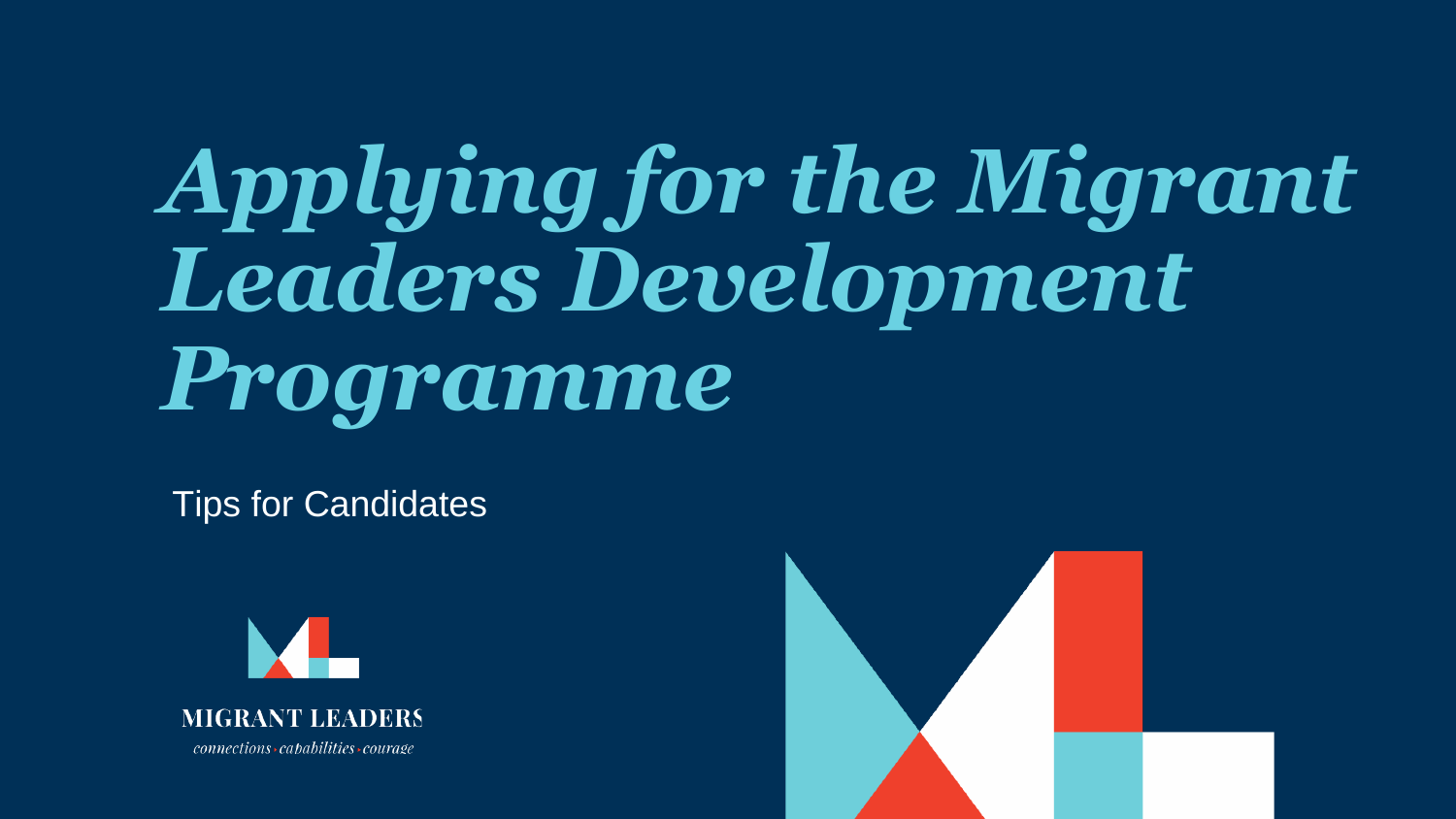### *Contents*



### **MIGRANT LEADERS**

 $connections \cdot capabilities \cdot course$ 

| Welcome                              | $\overline{2}$   |  |
|--------------------------------------|------------------|--|
| Before you fill out your application | 3 <sup>2</sup>   |  |
| Preparing for your interview         | Δ                |  |
| Do some wider research               | $5\overline{)}$  |  |
| What is the interview for?           | $6 \overline{6}$ |  |
| During your interview                | $\overline{7}$   |  |
| Our expectations of you              | 8 <sup>8</sup>   |  |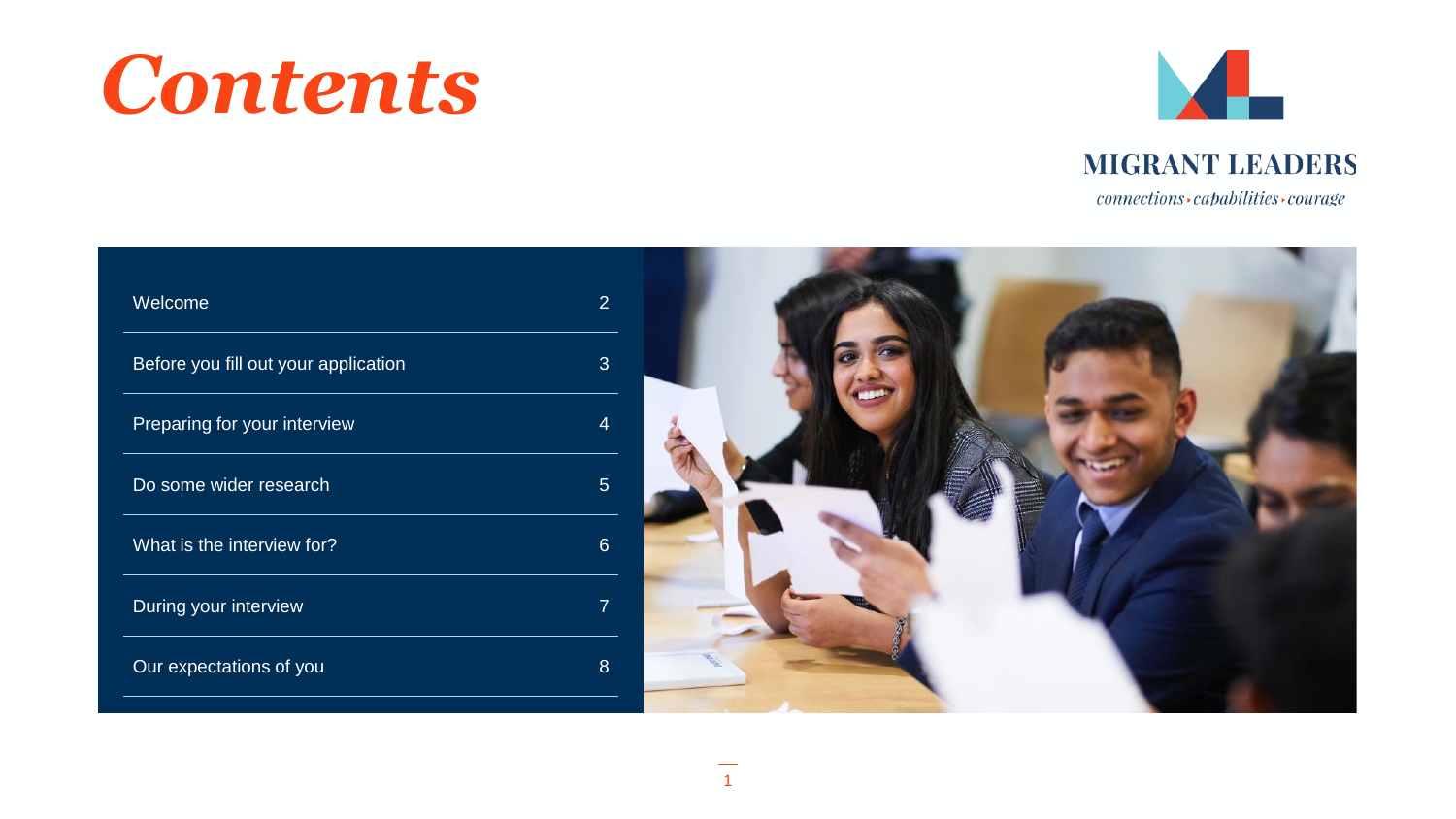### *Welcome*



**MIGRANT LEADERS** 

 $connections \cdot capabilities \cdot courage$ 

**We are delighted that you have decided to apply to join our programme!**

Migrant Leaders' Development Programme is uniquely designed for talented young people from underrepresented and disadvantaged backgrounds with the ambition to succeed in their future careers.

We have prepared this guide to help you plan your application.

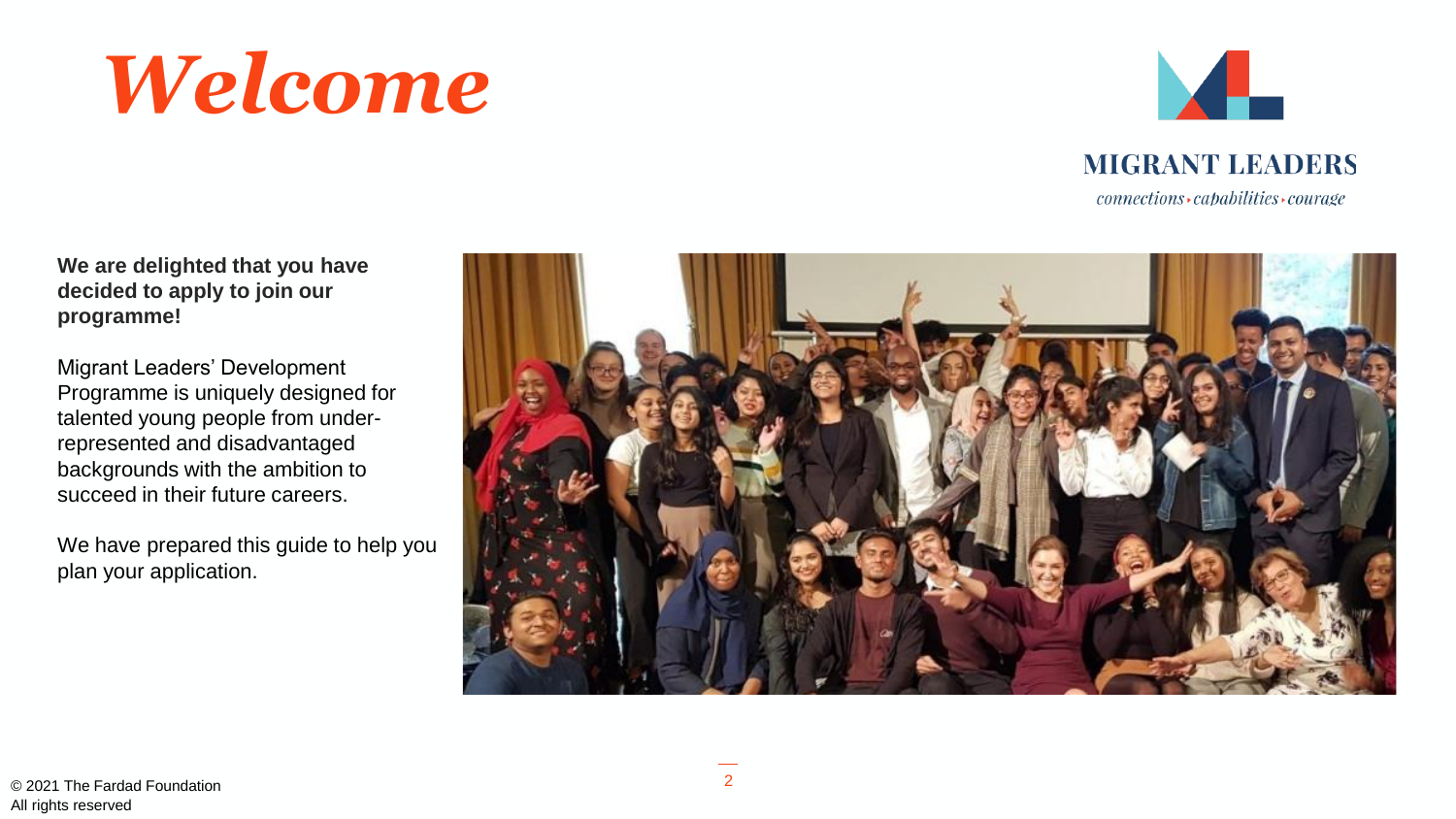# *Before you fill out your application*



- Take time to read the Migrant Leaders Website [www.migrantleaders.org.uk](http://www.migrantleaders.org.uk/)
- View our 3 short inspirational videos that show the impact of our corporate partnerships on the young people we already support: [Anglo American](https://nam06.safelinks.protection.outlook.com/?url=https%3A%2F%2Fwww.youtube.com%2Fwatch%3Fv%3DtuC0DjUxLTo%26t%3D6s&data=02%7C01%7CAhmedMaz%40microsoft.com%7Ce92a218e68c84bde5cf708d8299c186f%7C72f988bf86f141af91ab2d7cd011db47%7C1%7C0%7C637305097710886471&sdata=cyBOmW5enqBKeA%2BC7pB7Db%2BZmVVTrMt1aDnSo%2FkIfqc%3D&reserved=0) , [Smith & Nephew](https://nam06.safelinks.protection.outlook.com/?url=https%3A%2F%2Fwww.youtube.com%2Fwatch%3Fv%3DrvPuYdw2W8o%26t%3D40s&data=02%7C01%7CAhmedMaz%40microsoft.com%7Ce92a218e68c84bde5cf708d8299c186f%7C72f988bf86f141af91ab2d7cd011db47%7C1%7C0%7C637305097710896464&sdata=1pYgqykE4KV5PNZzmlOFV%2BqqEsgovTLbXd9XYUyhS0g%3D&reserved=0) , [Kantar,](https://nam06.safelinks.protection.outlook.com/?url=https%3A%2F%2Fwww.youtube.com%2Fwatch%3Fv%3D5ylG1jOvTsk&data=02%7C01%7CAhmedMaz%40microsoft.com%7Ce92a218e68c84bde5cf708d8299c186f%7C72f988bf86f141af91ab2d7cd011db47%7C1%7C0%7C637305097710906463&sdata=V1%2B8se8Ns2VsdpfbzwT9%2BUWkb8yAFzC3SyIRdxnNgtY%3D&reserved=0) [ABB.](https://www.youtube.com/watch?v=pBpMhP_SiEE&t=5s)
- Find out what else we do and what we are trying to achieve, look at our **[Digital Zone](https://www.migrantleaders.org.uk/digitalzone)**
- Read the whole form and think about/plan your answers what impression of yourself do you want us to have?
- Answer all the questions
- Don't write as if you are speaking
- Remember we will share some of your answers with potential mentors
- *Before* you press the *Submit Button*
	- ✔Proofread
	- ✔Sense Check
	- ◆ Spell Check

3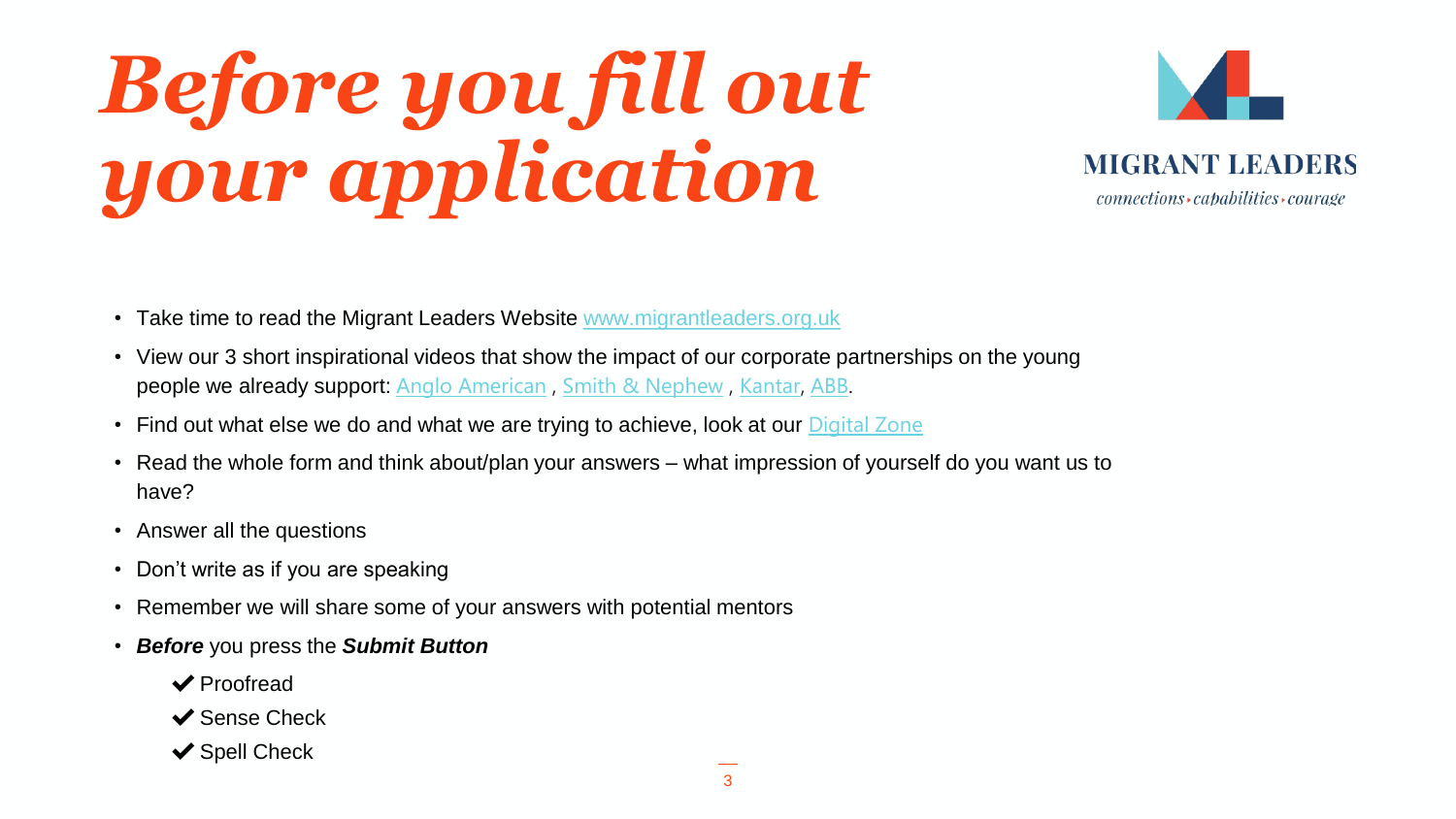### *Preparing for your Interview*



Have you confirmed you are available on the interview time and date?

Set reminders on your phone, tell friends and family so you don't forget or miss the session.

Make sure your phone is charged and able to take calls (not on silence) at any time just before and during the 4pm-6pm slot.

Do some research - look us up on *LinkedIn* and other social media, browse the Migrant Leaders website and read our Mentees Guide. These are great ways to discover more about us and will show you the types of events and activities we provide.

The interview will be kept informal, but you can expect to expand on your answers in the application you sent us.

We recommend you read over your application and think about which parts a curious person might want to ask you to expand on and plan the answers you might give and any questions you might ask.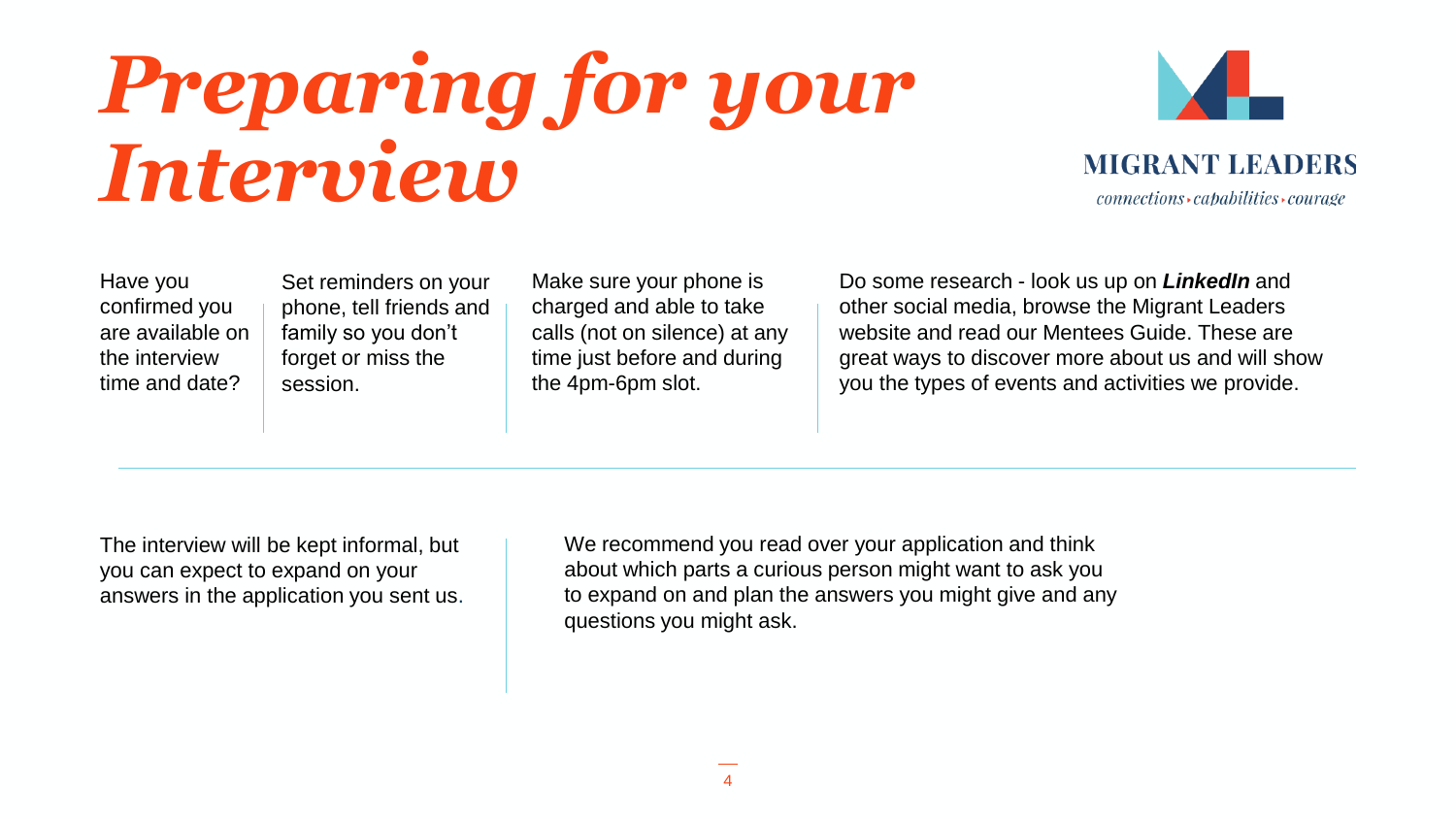### *Do some wider research*



**Websites like these are a great source of advice and information to help prepare for any interview:**

[https://www.michaelpage.co.uk/advice/career](https://www.michaelpage.co.uk/advice/career-advice/job-interview-tips)advice/job-interview-tips

[https://www.robertwalters.co.uk/career](https://www.robertwalters.co.uk/career-advice/interview-tips.html)advice/interview-tips.html

Although both websites are for finance recruitment, the principles are applicable in many scenarios. You may wish to find alternative recruitment sites for your chosen field or industry.

We also suggest you do some independent research on "Social Intelligence" which will help you in your future contacts with other organisations too.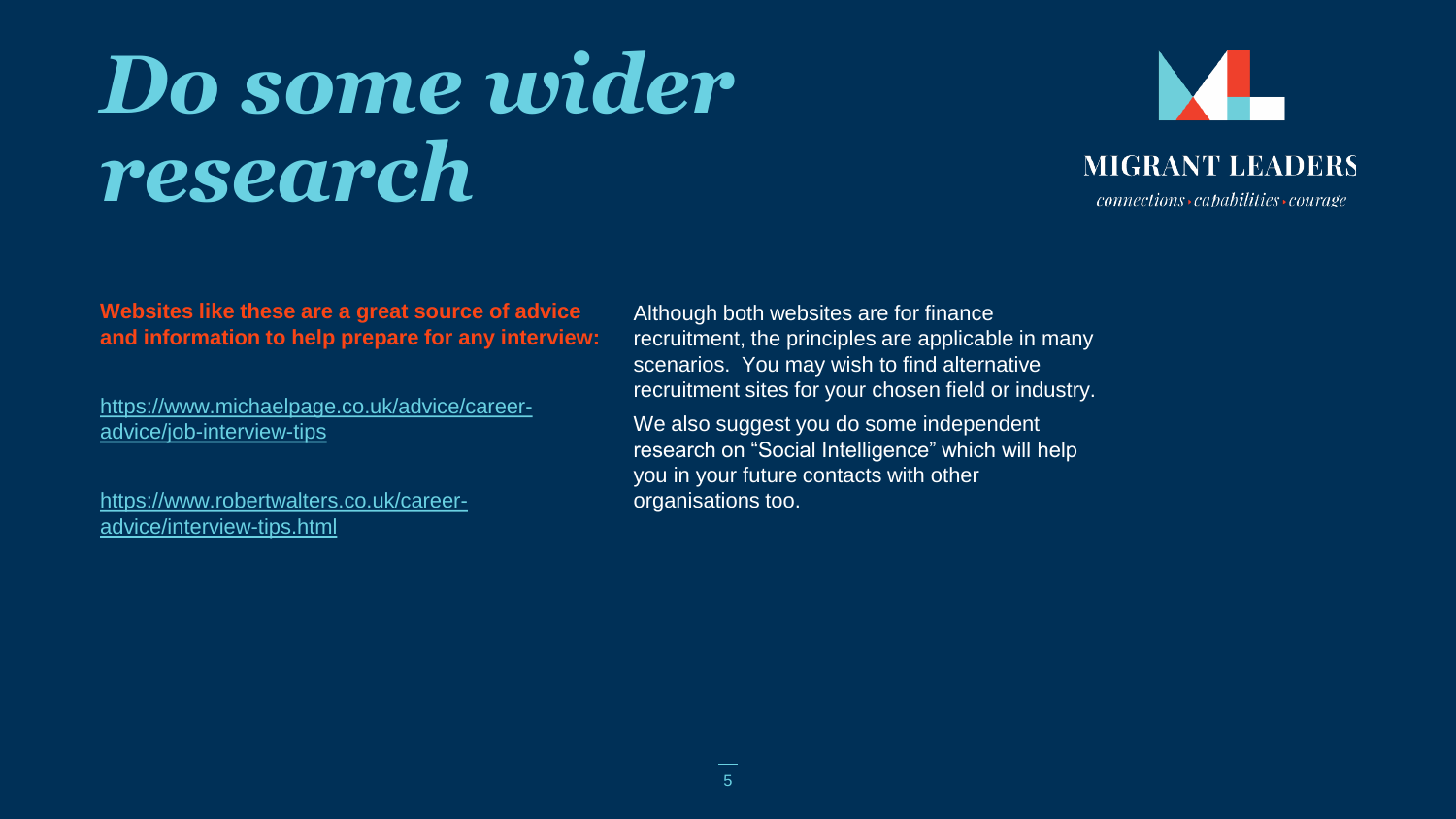## *What is the interview for?*

![](_page_6_Picture_1.jpeg)

### **MIGRANT LEADERS**

 $connections \cdot capabilities \cdot course$ 

The main purpose of the interview is to help us to get to know you a bit more, discuss your application contents and if successful, it will mean that our understanding of your strengths, aspirations and challenges will help us to match you to the right mentor.

It is natural to feel nervous, apprehensive or even scared during an interview. But often, the best way to handle something challenging is to face it.

Remember, your interviewer's aim is to get to know more about you and is not to confuse you or throw you off in any way.

The interview is also an opportunity for you to ask any questions you might have prepared in advance about what's involved in the programme as well as your commitments.

If you need any help or advice, why not reach out to teachers, friends and family, they can share their experiences and wisdom with you too?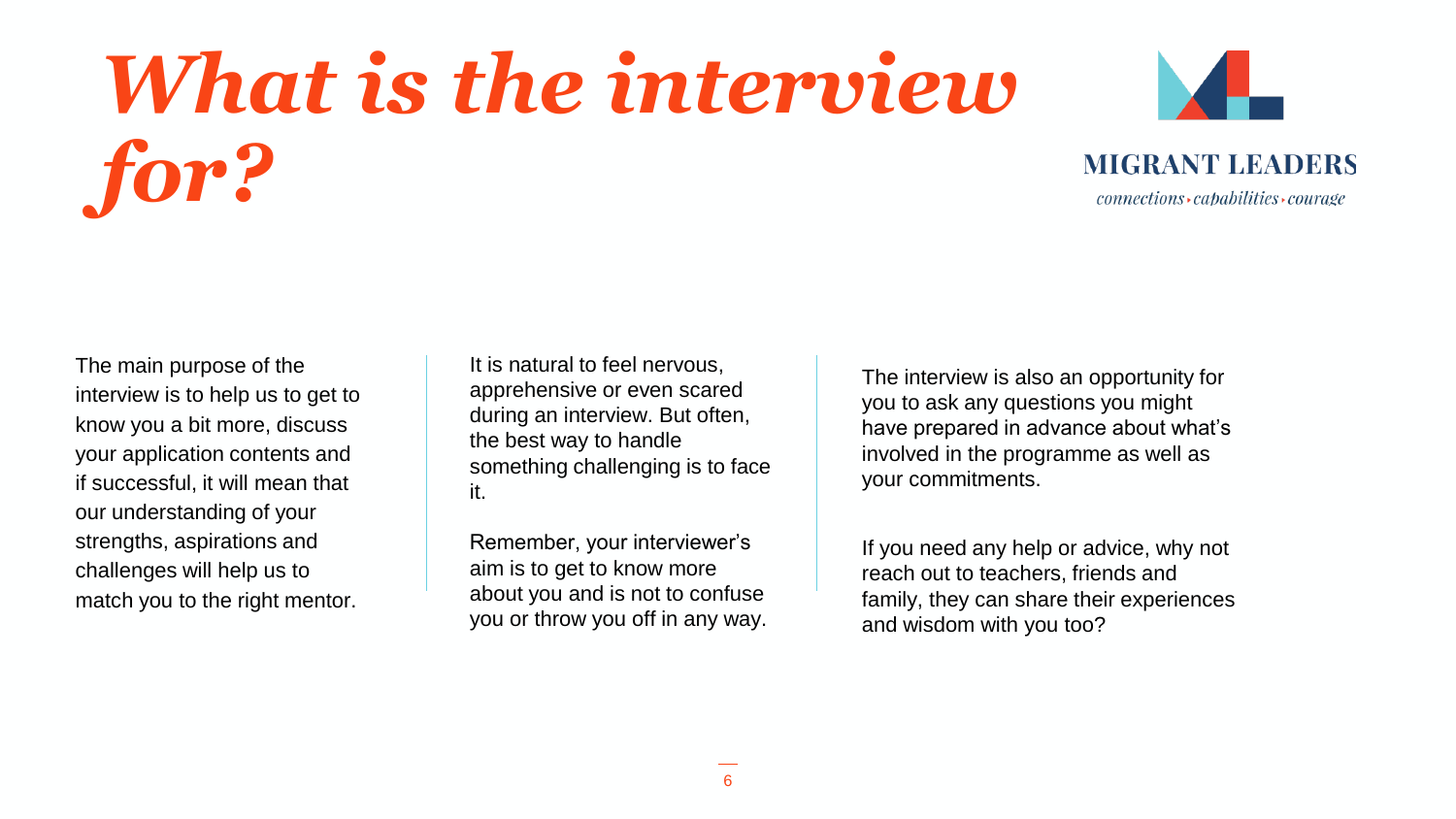### *During your interview*

![](_page_7_Picture_1.jpeg)

**MIGRANT LEADERS** 

 $connections \cdot capabilities \cdot course$ 

![](_page_7_Picture_4.jpeg)

#### **Greeting:**

**Smile**: It really comes across over the phone.

**Start** the interview with a polite greeting: 'hello, it's nice to meet you'

![](_page_7_Picture_8.jpeg)

#### **Etiquette:**

**Listen**: Make sure you're answering the question the interviewer is asking.

**Be honest**: The aim is to get to know you. Authenticity and humility are strengths that reflect the real you.

![](_page_7_Picture_12.jpeg)

#### **Closing:**

**Check** agreed action: It's appropriate to ask what the next step in the process will be and when you might expect to hear back from us.

**Thank** the interviewer for their time: "Thanks for your time, enjoy the rest of your day."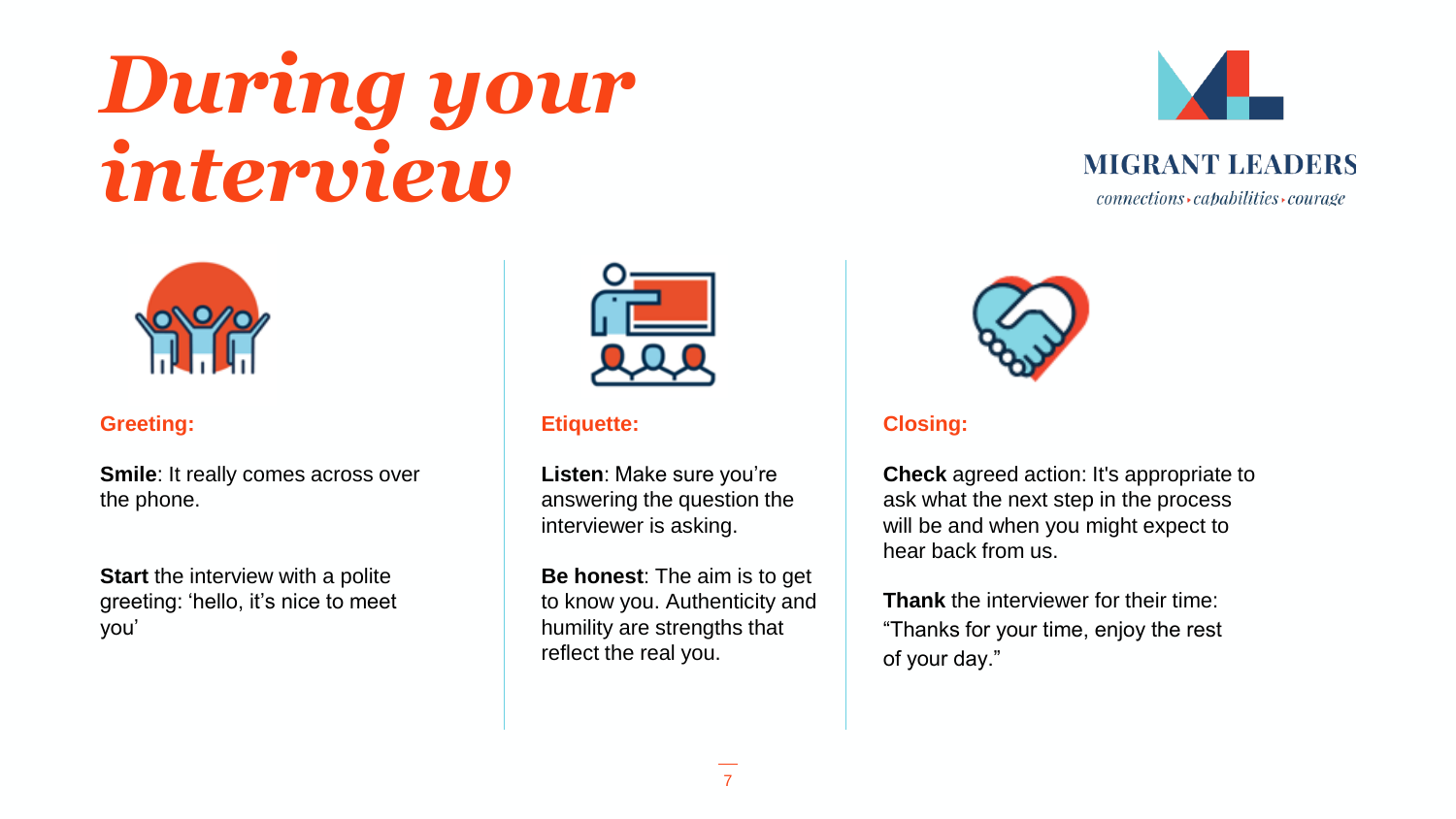# *Our expectations of you*

![](_page_8_Picture_1.jpeg)

### **MIGRANT LEADERS**

 $connections \cdot capabilities \cdot course$ 

![](_page_8_Picture_4.jpeg)

#### **Respond to our communications**

Please look out for our emails and messages. We will only contact you with useful and vital information that you may need. It is important to read and respond to our communications, not only is it courteous, but it also demonstrates your reliability and commitment.

![](_page_8_Picture_7.jpeg)

#### **Discover our online**

#### **resources**

While you are waiting for us to contact you again, why not go onto our website and sign up for the Migrant Leaders Digital Zone. Here you will find some extra support to help you build your skills.

![](_page_8_Picture_11.jpeg)

#### **Be respectful of your mentors and your commitment as a mentee**

In applying to be part of the Migrant Leaders Development Programme you make a commitment so that you can access opportunities and the support of a mentor. Migrant Leaders mentors are all volunteers, respect their time by being prepared, on time and if you are having any problems contact [mentees@migrantleaders.org.uk](mailto:mentees@migrantleaders.org.uk) as soon as possible.